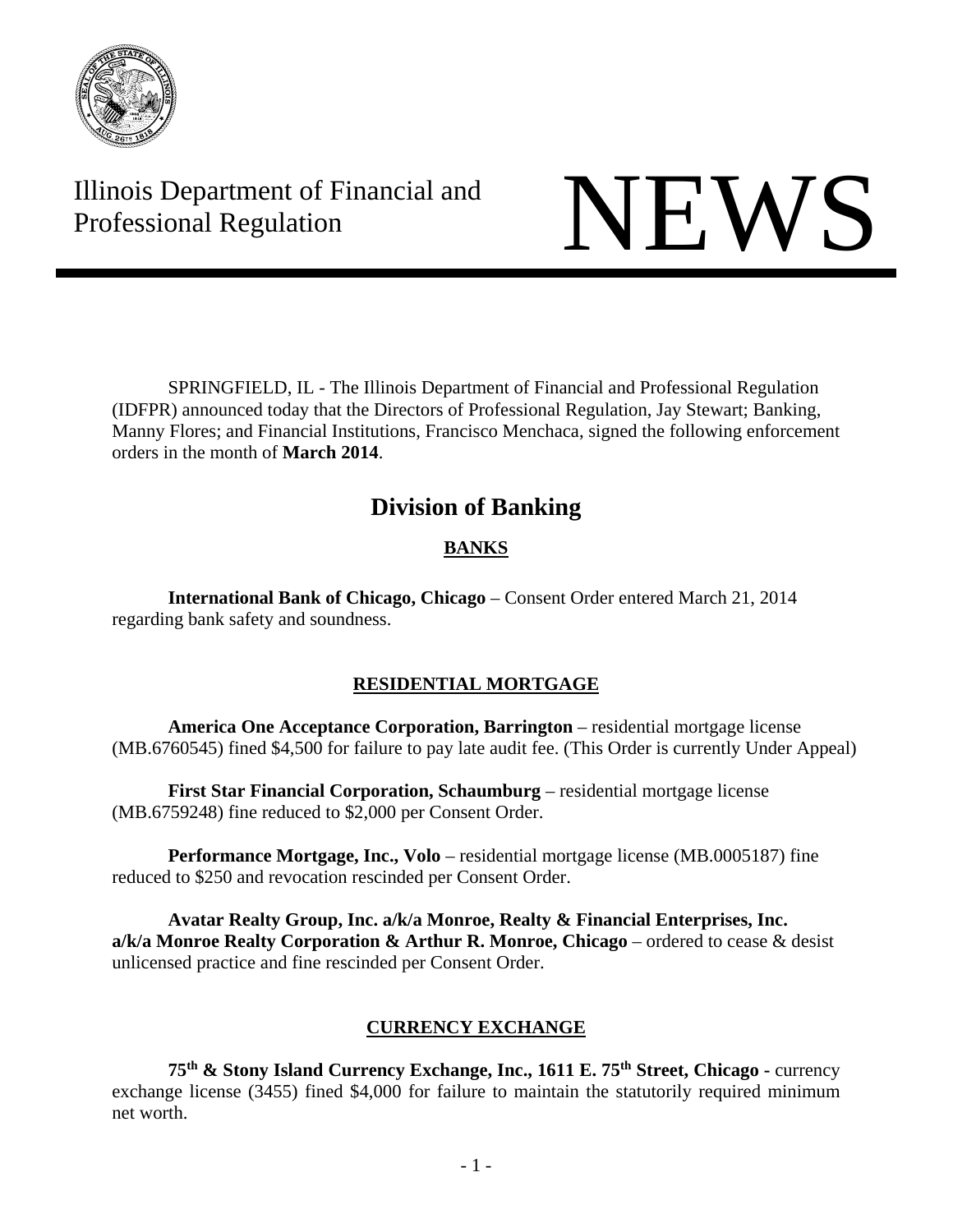**Devon Western Currency Exchange, Inc., 2400 W. Devon, Chicago - currency** exchange license (2889) fined \$2,000 for failure to maintain the statutorily required minimum net worth.

**Laramie Diversey Currency Exchange, Inc., 5200 W. Diversey Avenue, Chicago**  currency exchange license (3341) fined \$1,000 for cashing two (2) post-dated checks.

**Milwaukee Dundee Currency Exchange, LLC., 70 S. Milwaukee Avenue, Wheeling**  currency exchange license (4060) fined a total of \$2,500; \$2,000 for failure to maintain the statutorily required minimum net worth and \$500 for overcharging for issuing of money orders.

**New Brookfield Currency Exchange, Inc., 9450 W. Ogden Avenue, Brookfield**  currency exchange license (2802) fined \$2,000 for cashing four (4) post-dated checks.

**New Ogden Milwaukee Currency Exchange, Inc., 800 N. Milwaukee, Chicago**  currency exchange license (3727) fined a total of \$2,500; \$2,000 for failure to maintain the statutorily required minimum net worth and \$500 for not having postage fee posted on their rate chart.

West Side Currency Exchange, Inc., 1400 W. Jefferson Street, Joliet - currency exchange license (3653) fined \$1,000 for cashing two (2) post-dated checks.

# **CONSUMER CREDIT**

*If a licensee has exercised its right to a hearing pursuant to statute, an order on this list may not be final.*

**A-All Loans, Inc., Chicago** – PLRA license (1889) fined \$2,000 for the following violations: Lender did not input accurate information into the database to determine if the obligor was eligible for a loan. Lender did not obtain any official documentation of the borrower's income before making a payday or title-secured loan.

**Advance America, Cash Advance Centers of IL, Inc., Champaign –** PLRA license (1063) fined \$2,000 for the following violation: Lender did not obtain any documentation of the borrower's income before making a payday or title-secured loan.

**Advance America, Cash Advance Centers of IL, Inc., Bradley – PLRA license (1017)** fined \$2,400 for the following violations: The loan document or other legal instrument contains blanks. Lender did not input accurate information into the database to determine if the obligor was eligible for a loan. Lender did not enter into the database that the borrower's loan was paid in full or cancelled on the day the transaction was made.

**Advance America, Cash Advance Centers of IL, Inc., Bradley – PLRA license (1017)** fined \$3,225 for the following violations: Lender did not input accurate information into the database to determine if the obligor was eligible for a loan. The lender made a payday loan but there is no evidence of a signed, written agreement. File does not contain evidence of a contract signed or acknowledged by the borrower.

**Advance America, Cash Advance Centers of IL, Inc., Oak Forest –** PLRA license (1245) fined \$3,000 for the following violation: Lender did not input accurate information into the database to determine if the obligor was eligible for a loan.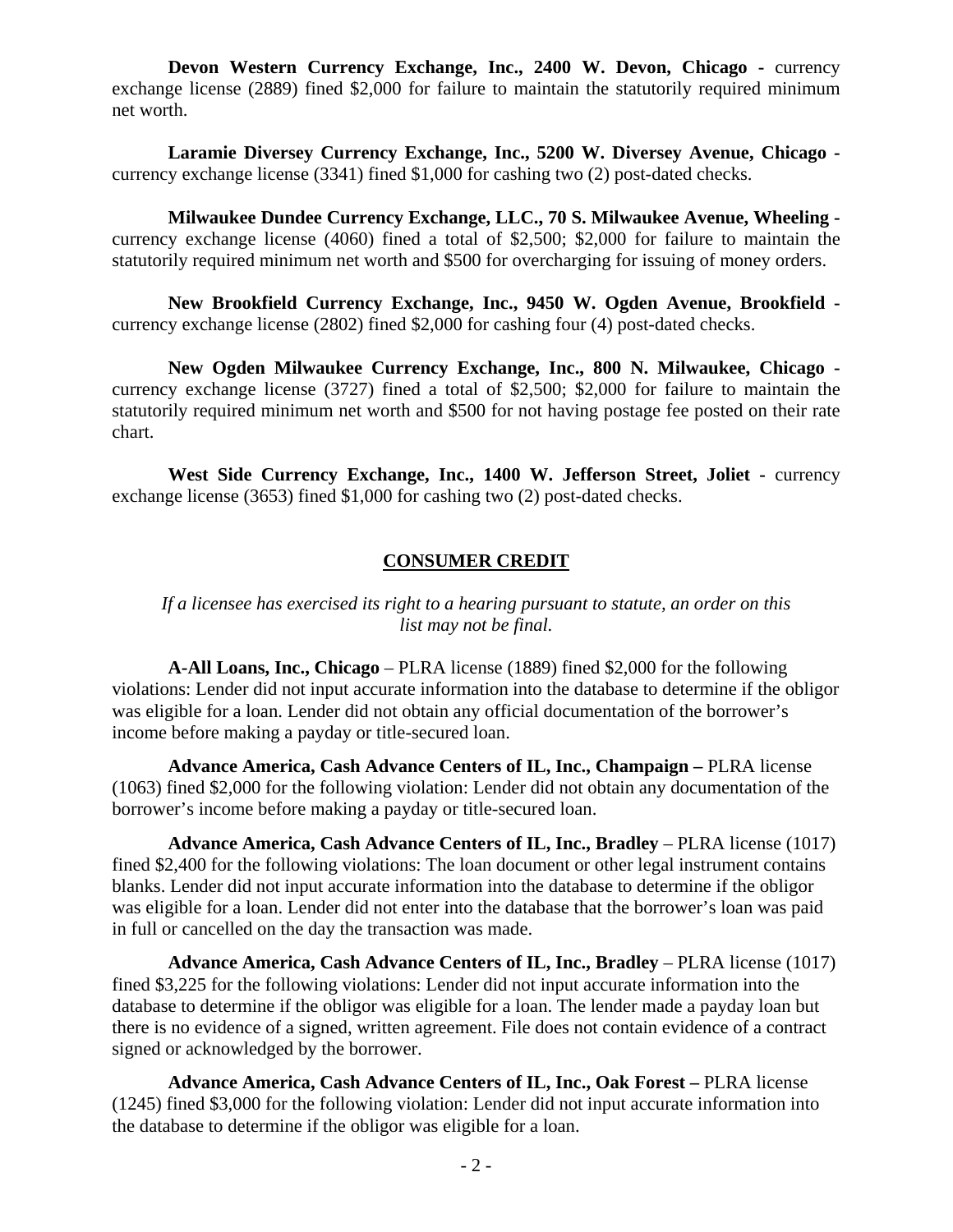**Advance Paycheck, Inc., Crest Hill** – PLRA license (1736) fined \$3,400 for the following violations: Security is not properly disclosed. Lender did not input accurate information into the database to determine if the obligor was eligible for a loan. Official income documentation was not the required type for a payday loan or was not for income for the 30 days preceding the loan.

**Ally Financial, Inc., Costa Mesa, CA** - SFA license (1343) fined for \$1,300 for the following violations: The loan contract does not accurately disclose the date of the loan. File does not contain evidence of a contract signed or acknowledged by the borrower.

**Ally Financial, Inc., Lewisville, TX** – SFA license (1346) fined \$3,650 for the following violations: Repossession file does not contain signed receipts showing the collateral purchased, the amount paid and the name of the obligor. File does not contain evidence of a contract signed or acknowledged by the borrower. Annual Percentage Rate and Finance charge in the Truth in Lending disclosure are not more conspicuous than the other items in the disclosure. All disclosures should be made clearly, conspicuously and in meaningful sequence

**America's Financial Choice, Inc., Oak Park** – CILA license (1273) fined \$1,000 for the following violation: Lender did not input accurate information into the database to determine if the obligor was eligible for a loan.

**America's Financial Choice, Inc., Olney** – CILA license (2872) fined \$1,150 for the following violations: Recording fee or closing cost is collected but not paid. Lender did not obtain any official documentation of the borrower's income before making a payday or titlesecured loan.

**America's Financial Choice, Inc., Dolton** – CILA license (2830) fined \$1,150 for the following violations: The loan document or other legal instrument contains blanks. Lender did not input accurate information into the database to determine if the obligor was eligible for a loan.

**America's Financial Choice, Inc., Calumet City** – CILA license (2713) fined \$1,000 for the following violation: The loan contract does not state the interest rate, agreed upon by the licensee and the borrower that the licensee charges, contracts for, and receives upon the principal amount.

 **America's Financial Choice, Inc., Belleville** – CILA license (3166) fined \$2,000 for the following violation: The loan contract does not state the interest rate, agreed upon by the licensee and the borrower that the licensee charges, contracts for, and receives upon the principal amount.

**America's Financial Choice, Inc., Champaign –** PLRA license (1790) fined \$1,250 for the following violations: Lender did not input accurate information into the database to determine if the obligor was eligible for a loan. Official income documentation was not the required type for a payday loan or was not for income for the 30 days preceding the loan.

**Americash Loans, LLC, Lansing** – PLRA License (1699) fined \$1,000 for the following violation: Lender charged more than \$15.50 per \$100 on the initial principal balance and/or on the principal balances scheduled to be outstanding during any installment period on an Installment Payday loan.

**A Plus Title Loans, Inc., Arlington Heights** – CILA license (3270) fined \$1,450 for the following violations: Lender did not input accurate information into the database to determine if the obligor was eligible for a loan. Security is not released.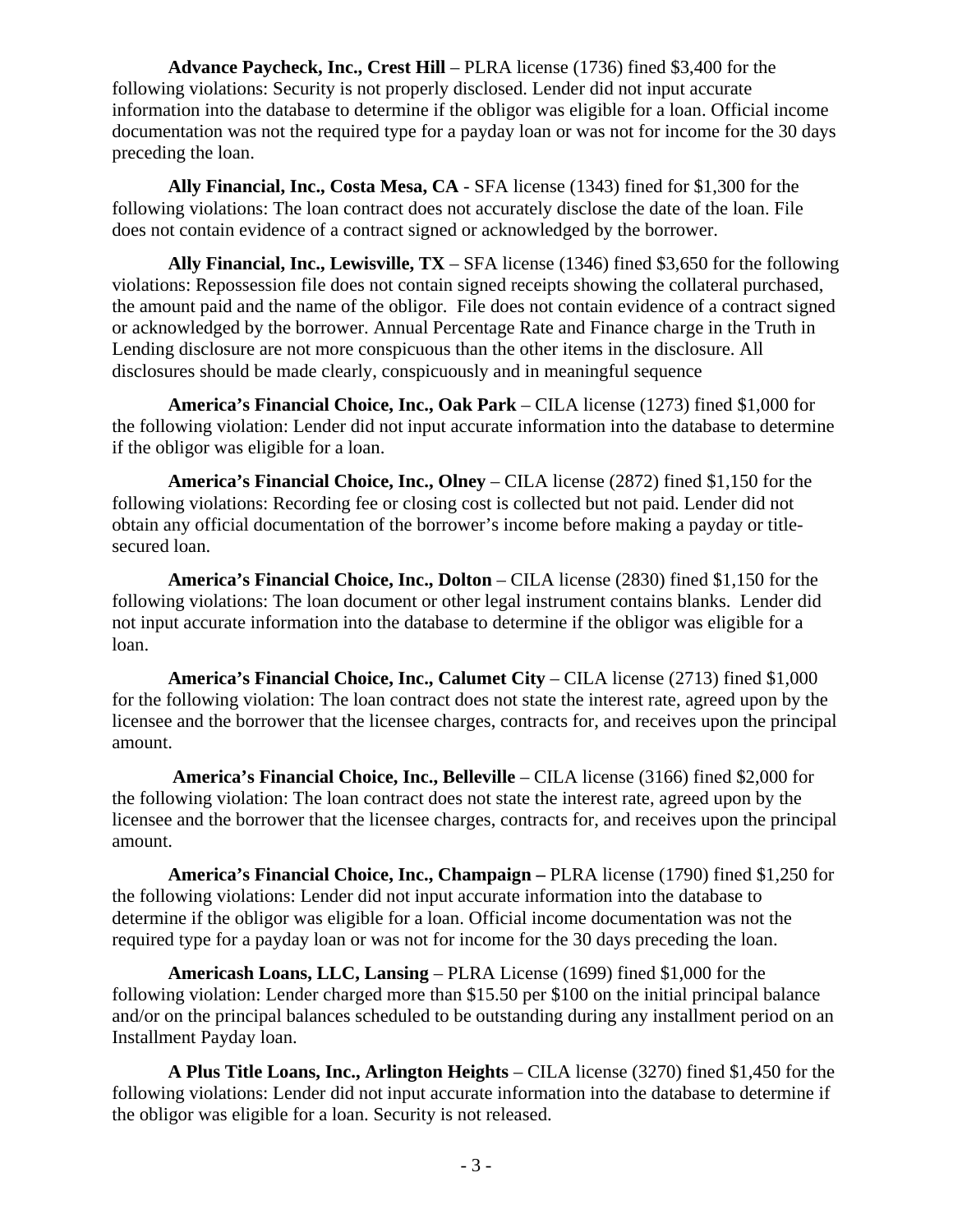**B & B Investment Group, Inc., Moline** – CILA license (3392) fined \$2,250 for the following violations: Licensee did not maintain a positive net worth of a minimum of \$30,000. Licensee did not provide requested documents or information during the exam.

**Bay Finance Company, LLC, Wausau, WI –** SFA license (1156) fined \$2,000 for the following violation: Licensee did not maintain a positive net worth of a minimum of \$30,000.

**Buckeye Check Cashing of Illinois, LLC, Matteson** – CILA license (3592) fined \$1,675 for the following violations: Security is not properly disclosed. Lender did not input accurate information into the database to determine if the obligor was eligible for a loan. Licensee did not properly update the state database with the required information on the day the transaction or event occurred.

**Burlington Acceptance, LLC, Willowbrook** – SFA license (1376) fined \$4,500 for the following violations: Licensee did not maintain a positive net worth of a minimum of \$30,000. Improper simple interest calculations. The licensee is illegally taking the Power of Attorney.

**Cashcity Loan Corp., McHenry** – CILA license (3319) fined \$2,000 for the following violation: Licensee did not maintain a positive net worth of a minimum of \$30,000.

**CCO Illinois, Inc., Provo, UT** – PLRA license (1516) fined \$2,550 for the following violations: One or more of the notices required by this section are not conspicuously posted or in English and Spanish. Official income documentation was not the required type for a payday loan or was not for income for the 30 days preceding the loan. Lender made an installment payday loan exceeding 22.5% of the obligor's gross monthly income or lender made a payday loan exceeding 25% of the obligor's gross monthly income.

**Check Into Cash of Illinois, LLC, Matteson** – CILA license (1623) fined \$3,000 for the following violation: Lender did not input accurate information into the database to determine if the obligor was eligible for a loan.

**Check Into Cash of Illinois, LLC, Champaign** – CILA license (1294) fined \$2,000 for the following violation: Lender did not obtain any official documentation of the borrower's income before making a payday or title-secured loan.

**Check Into Cash of Illinois, LLC, Glendale Heights** – CILA license (1622) fined \$1,100 for the following violations: Repossession file does not contain a copy of the condition of collateral at the time of repossession. Lender did not input accurate information into the database to determine if the obligor was eligible for a loan.

**Check Into Cash of Illinois, LLC, Kankakee –** PLRA license (1227) fined \$2,000 for the following violation: Lender made an installment payday loan exceeding 22.5% of the obligor's gross monthly income or lender made a payday loan exceeding 25% of the obligor's gross monthly income.

**CNU of Illinois, LLC, Chicago** – PLRA license (1248) fined \$3,750 for the following violations: Lender did not input accurate information into the database to determine if the obligor was eligible for a loan. Official income documentation was not the required type for a payday loan or was not for the 30 days preceding the loan.

**Cottonwood Financial Illinois, LLC, Chester** – PLRA license (1608) fined \$3,000 for the following violations: Lender did not obtain any official documentation of the borrower's income before making a payday or title-secured loan. Lender made an installment payday loan exceeding 22.5% of the obligor's gross monthly income or lender made a payday loan exceeding 25% of the obligor's gross monthly income.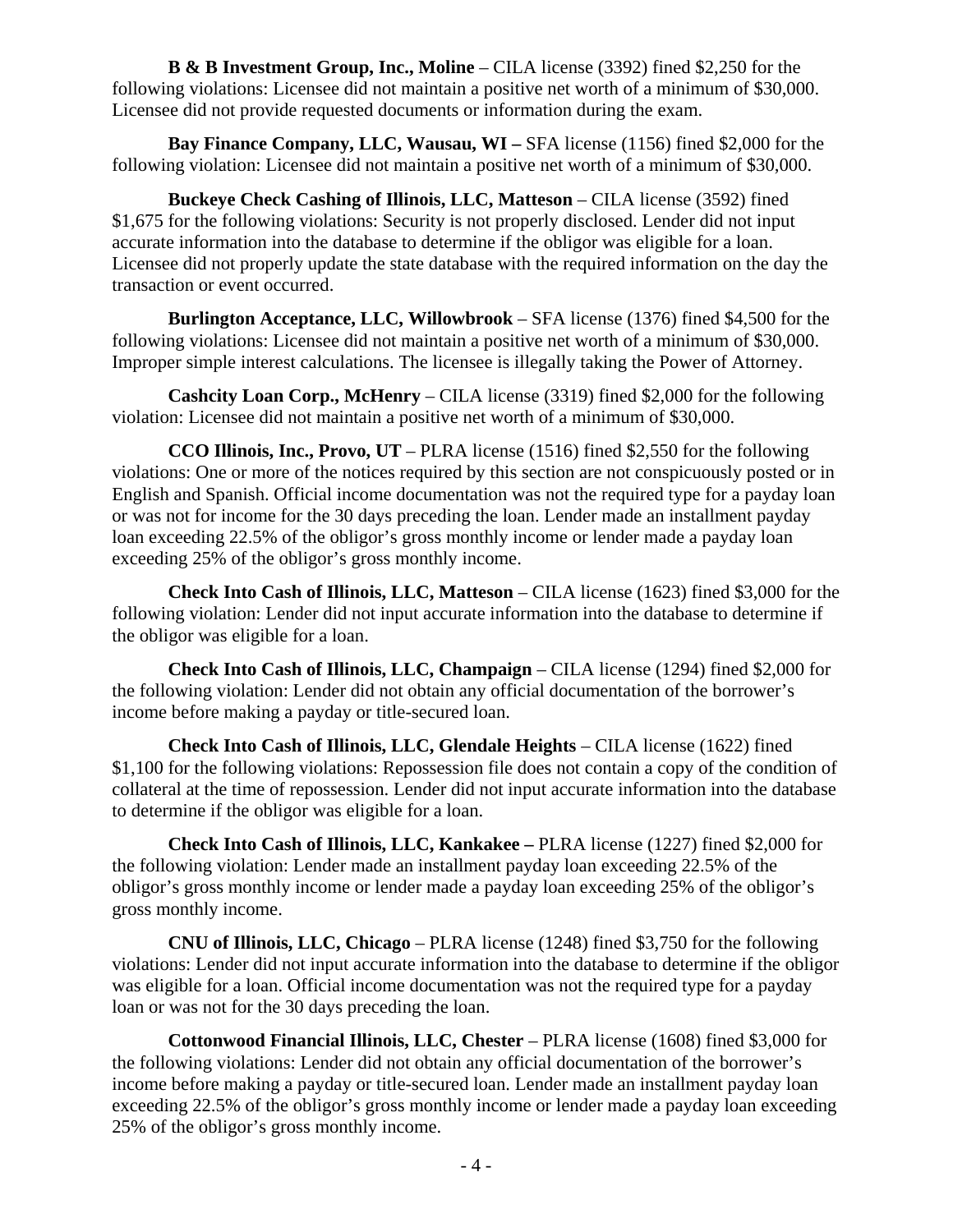**Cottonwood Financial Illinois, LLC, Marion** – PLRA license (1575) fined \$1,250 for the following violations: Lender did not input accurate information into the database to determine if the obligor was eligible for a loan. Official income documentation was not the required type for a payday loan or was not for income for the 30 days preceding the loan.

**Cottonwood Financial Illinois, LLC, Crystal Lake** – CILA license (3443) fined \$2,000 for the following violation: Lender made a title-secured loan with a scheduled monthly payment exceeding 50% of the obligor's gross monthly income.

**Cottonwood Financial Illinois, LLC, Effingham**– CILA license (3361) fined \$2,000 for the following violation: Lender made a title-secured loan with a scheduled monthly payment exceeding 50% of the obligor's gross monthly income.

**Cottonwood Financial Illinois, LLC, Marion** – CILA license (3360) fined \$4,000 for the following violations: Lender made a title-secured loan with a scheduled monthly payment exceeding 50% of the obligor's gross monthly income. Lender did not obtain any official documentation of the borrower's income before making a payday or title-secured loan.

**Cottonwood Financial Illinois, LLC, Centralia** – CILA license (3377) fined \$6,000 for the following violations: Title-secured loan is not fully amortized or is not repayable in substantially equal and consecutive installments. Lender made a title-secured loan with a scheduled monthly payment exceeding 50% of the obligor's gross monthly income.

**Cottonwood Financial Illinois, LLC, Benton** – CILA license (3356) fined \$6,000 for the following violations: Title-secured loan is not fully amortized or is not repayable in substantially equal and consecutive installments. Lender made a title-secured loan with a scheduled monthly payment exceeding 50% of the obligor's gross monthly income.

**Cottonwood Financial Illinois, LLC, Morris** – CILA license (3379) fined \$3,000 for the following violations: Lender made a title-secured loan with a scheduled monthly payment exceeding 50% of the obligor's gross monthly income. Lender did not input accurate information into the database to determine if the obligor was eligible for a loan.

**Cottonwood Financial Illinois, LLC, Loves Park** – PLRA license (1576) fined \$1,000 for the following violation: Lender did not input accurate information into the database to determine if the obligor was eligible for a loan.

**Cottonwood Financial Illinois, LLC, Decatur** – CILA License (3393) fined \$2,250 for the following violations: Title-secured lender did not obtain borrower's most recent income documentation available at the time the loan was made. Lender did not input accurate information into the database to determine if the obligor was eligible for a loan. Lender did not properly enter loan(s) into the database on the day made.

**Cottonwood Financial Illinois, LLC, Rockford** – CILA license (3383) fined \$7,000 for the following violations: Lender made a title-secured loan with scheduled monthly payments exceeding 50% of the obligor's gross monthly income. Lender did not input accurate information into the database to determine if the obligor was eligible for a loan.

**Cottonwood Financial Illinois, LLC, Sterling** – CILA license (3358) fined \$1,000 for the following violation: Lender did not input accurate information into the database to determine if the obligor was eligible for a loan.

**Cottonwood Financial Illinois, LLC, Mount Vernon** – CILA license (3385) fined \$ 2,000 for the following violation: Lender made a title-secured loan with a scheduled monthly payment exceeding 50% of the obligor's gross monthly income.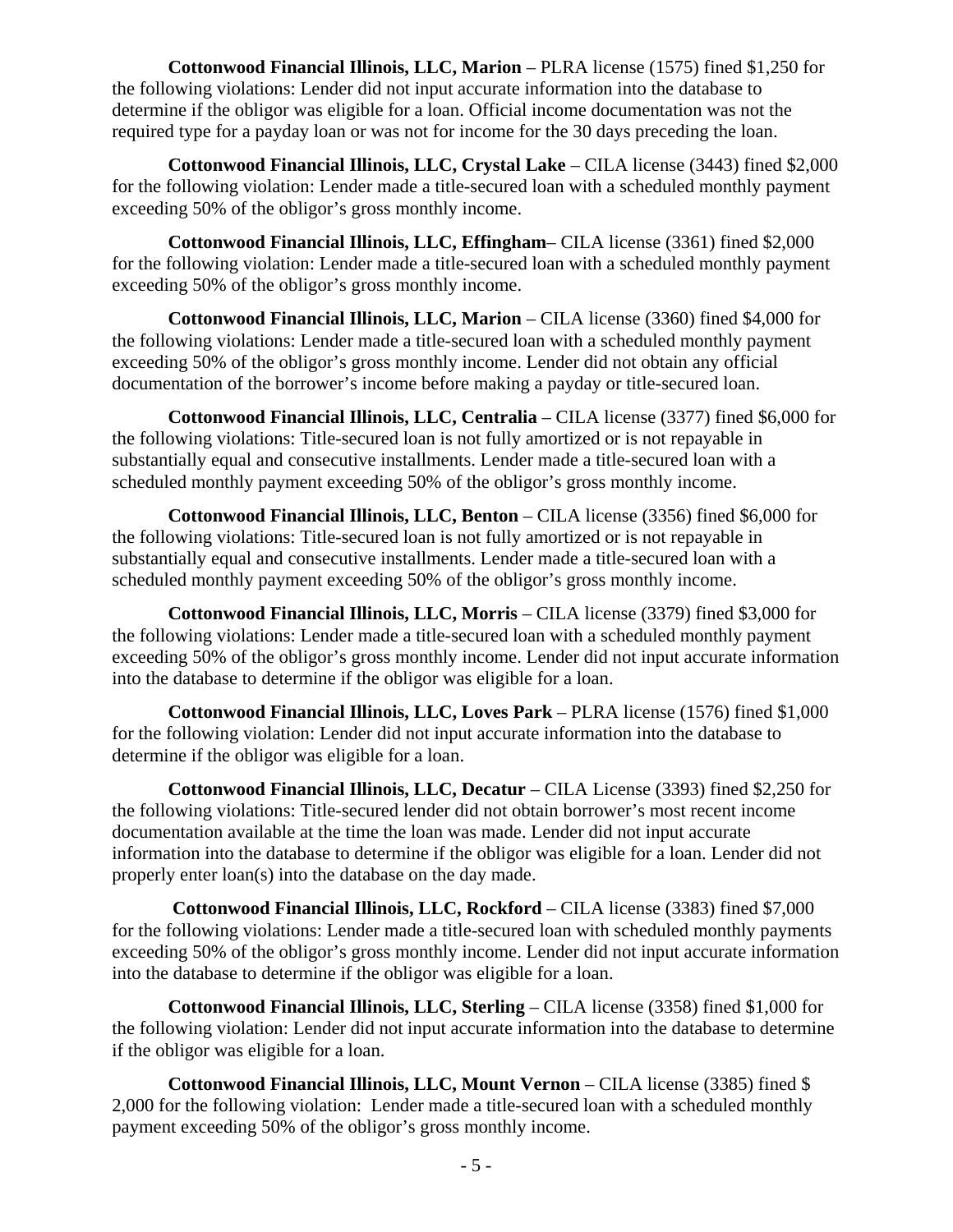**Cottonwood Financial Illinois, LLC, Moline** – PLRA license (1658) fined \$1,000 for the following violation: Lender did not input accurate information into the database to determine if the obligor was eligible for a loan.

**Cottonwood Financial Illinois, LLC, Highland** – CILA license (3395) fined \$1,000 for the following violation: Lender did not obtain any official documentation of the borrower's income before making a payday or title-secured loan.

**Cottonwood Financial Illinois, LLC, Sterling** – PLRA license (1566) fined \$1,000 for the following violation: Lender did not obtain any official documentation of the borrower's income before making a payday or title-secured loan.

**Cottonwood Financial Illinois, LLC, Crest Hill** – CILA license (3365) fined \$1,900 for the following violations: Licensee did not send borrower a Notice of the Right to Redeem with all required information. Lender did not input accurate information into the database to determine if the obligor was eligible for a loan. Licensee did not properly update the stat database with the required information on the day the transaction or event occurred.

**Cottonwood Financial Illinois, LLC, Loves Park** – CILA license (3363) fined \$10,300 for the following violations: Title-secured loan is not fully amortized or is not repayable in substantially equal and consecutive installments. Lender made a title-secured loan with a schedule monthly payment exceeding 50% of the obligor's gross monthly income. Lender did not input accurate information into the database to determine if the obligor was eligible for a loan.

**Cottonwood Financial Illinois, LLC, Rockford** – PLRA license (1594) fined \$4,000 for the following violation: Lender did not input accurate information into the database to determine if the obligor was eligible for a loan.

**Cottonwood Financial Illinois, LLC, Highland** – PLRA license (1596) fined \$3,250 for the following violations: Lender did not obtain any official documentation of the borrower's income before making a payday or title-secured loan. Official income documentation was not the required type for a payday loan or was not for income for the 30 days preceding the loan. Lender made an installment payday loan exceeding 22.5% of the obligor's gross monthly income or Lender made a payday loan exceeding 25% of the obligor's gross monthly income.

 **Cottonwood Financial Illinois, LLC, Rochelle** – PLRA license (1601) fined \$2,400 for the following violations: The loan document or other legal instrument contains blanks. Lender did not input accurate information into the database to determine if the obligor was eligible for a loan. Lender did not obtain any official documentation of the borrower's income before making a payday or title-secured loan.

**TitleMax of Illinois, Inc., Aurora –** CILA license (3699) fined \$1,000 for the following violation: Lender made a title-secured loan with a schedule monthly payment exceeding 50% of the obligor's gross monthly income.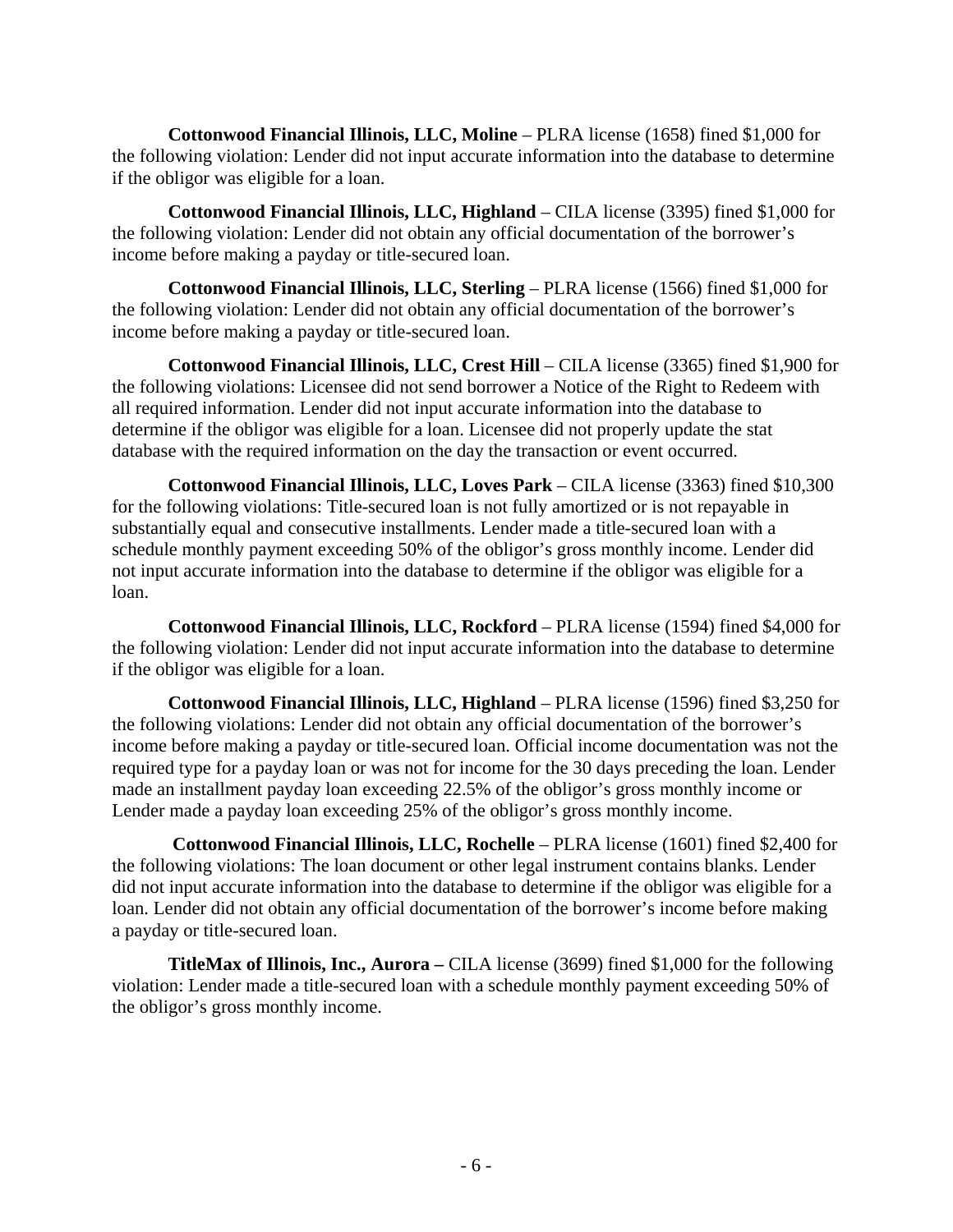# **Professional Regulation**

### **APPRAISER**

**Susan Farthing, Morrison** – certified general real estate appraiser license (553-001215) fined \$4,000 for performing and submitting a series of appraisals that were signed by an unlicensed "appraisal associate".

**James Jeffries, Crete** – certified general real estate appraiser license (553-000977) indefinitely suspended for a minimum of two years and fined \$5,000 for violating a provision or standard for the development or communication of real estate appraisals; failing or refusing without good cause to exercise reasonable diligence in developing, reporting, or communicating an appraisal; and gross negligence in developing an appraisal or in communicating an appraisal or failing to observe one or more of the Uniform Standards of Professional Appraisal Practice.

**Patrick Maher, Orland Park** – certified general real estate appraiser license (553- 001374) fined \$500 and must complete and submit coursework within nine months for developing four appraisal reports which were misleading due to repeated errors of fact and methodology.

**Micheal Chody, Round Lake** – certified residential real estate appraiser license (556- 001079) automatically revoked for violating the terms of a Consent to Administrative Supervision Order.

**Robert Perez, Spring Valley** – certified residential real estate appraiser license (556- 001168) indefinitely suspended for a minimum of one year and fined \$1,500 for creating and submitting four appraisal reports which contained errors, omissions, or were performed in a negligent manner, thereby causing the reports to be misleading.

**Frank Snider, Energy** – associated real estate trainee appraiser license (557-001303) fined \$1,000 for developing and preparing an appraisal report which lacked credibility and contained significant errors and omissions.

**Reliable Appraisal Management, LLC, Tulsa, OK** – appraisal management company license (558app3324304) issued and placed on probation for one year due to discipline by another state.

#### **ARCHITECTS, LAND SURVEYORS, PROFESSIONAL ENGINEERS AND STRUCTURAL ENGINEERS**

**John Langerak, St. Louis, MO** – professional engineer license (062-052302) placed in refuse to renew status after he received a sister state discipline from the State of Missouri.

#### **ATHLETIC TRAINING**

**Douglas Scott, Sycamore** – athletic trainer license (096-000352) permanently revoked for conviction of a criminal act that requires registration under the Sex Offender Registration Act.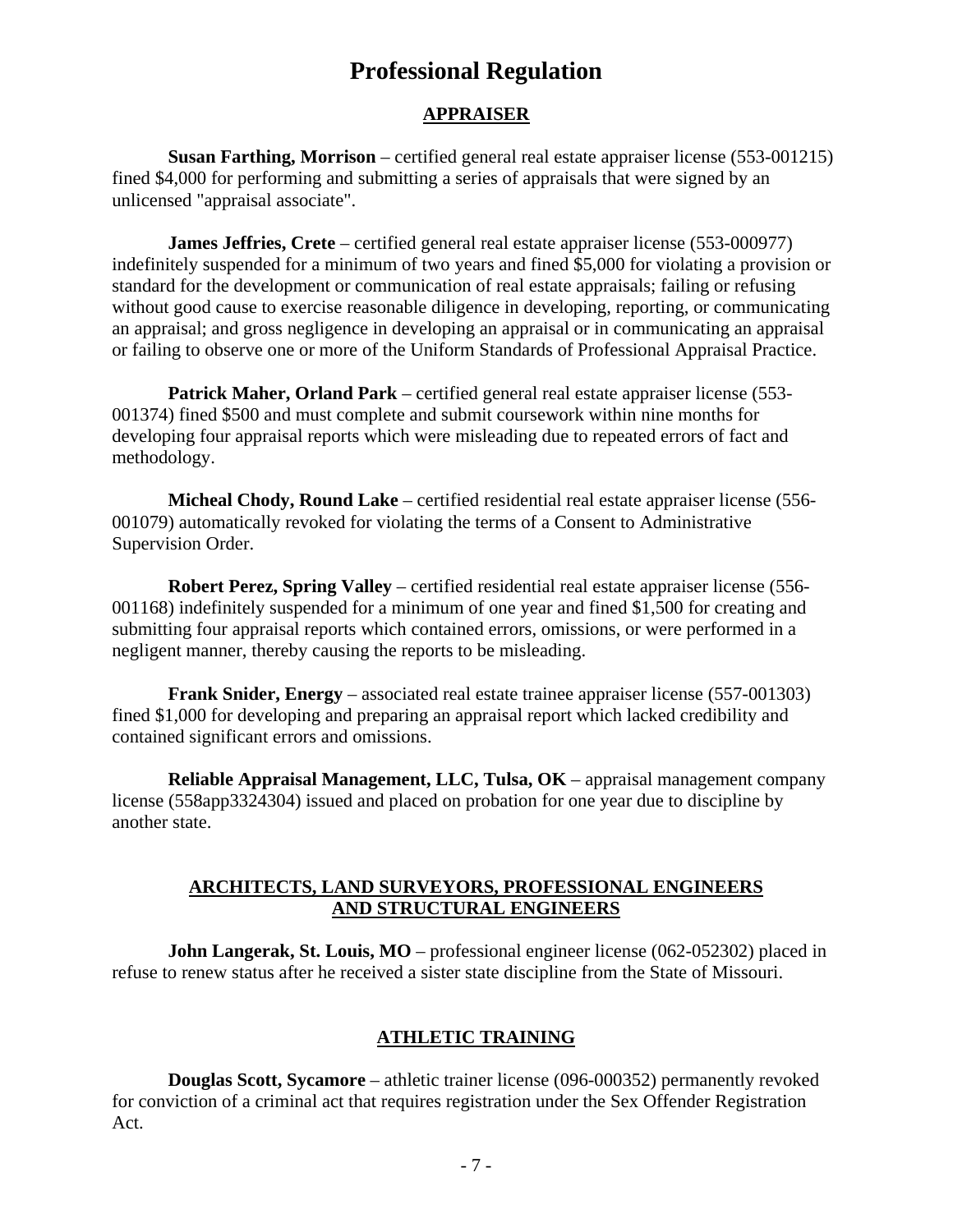#### **AUCTIONEER**

**David Kastner, Arlington Heights** – auctioneer license (441-001736) indefinitely suspended for a minimum of five years and fined \$30,000 for failing to document and account for auctioned items in an auction. Respondent also conducted auction and under the name "David Kastner and Associates" while that entity was not licensed. Respondent failed to remit the profits from the auction to the owner of the items. Respondent advertised that he was a real estate broker, while not being licensed as such. Respondent failed to report within 30 days an adverse finding of action taken against him by the Illinois Secretary of State which prohibited him from offering or selling securities in or from the state of Illinois.

#### **BARBER, COSMETOLOGY, ESTHETICS AND NAIL TECHNOLOGY**

**Marcus Davis, Karnak** – barber license (006-061893) suspended for being more than 30 days delinquent in the payment of child support.

**Earl Harrington, Chicago** – barber license (006-061068) suspended for being more than 30 days delinquent in the payment of child support.

**Nathan Layne, Chicago** – barber license (006-063176) suspended for being more than 30 days delinquent in the payment of child support.

**Jacqueline Lerner, Highland Park** – cosmetologist license (011-238955) restored with reprimand and fined \$500 based on Violation of Act, practiced on non-renewed license.

**Danielle Stephenson, Aurora** – cosmetologist license (011-239314) suspended for being more than 30 days delinquent in the payment of child support.

**Melisa Wines, Chicago** – cosmetologist license (011-302238) suspended for being more than 30 days delinquent in the payment of child support.

**Esquire Hair Salon, Chicago** – salon license (189-012555) reprimanded and fined \$500 imposed based on Violation of Act (respondent operated as a salon prior to licensure.)

#### **DENTAL**

**Michael Jones, Crystal Lake** – dental license (019-025997) and controlled substance license (319-014647) both indefinitely suspended for a minimum of 30 days for unprofessional and unethical conduct.

#### **DETECTIVE, ALARM, SECURITY, FINGERPRINT VENDOR AND LOCKSMITH**

**Michael Musick, Chicago** – private detective license (115-001643) suspended for being more than 30 days delinquent in the payment of child support.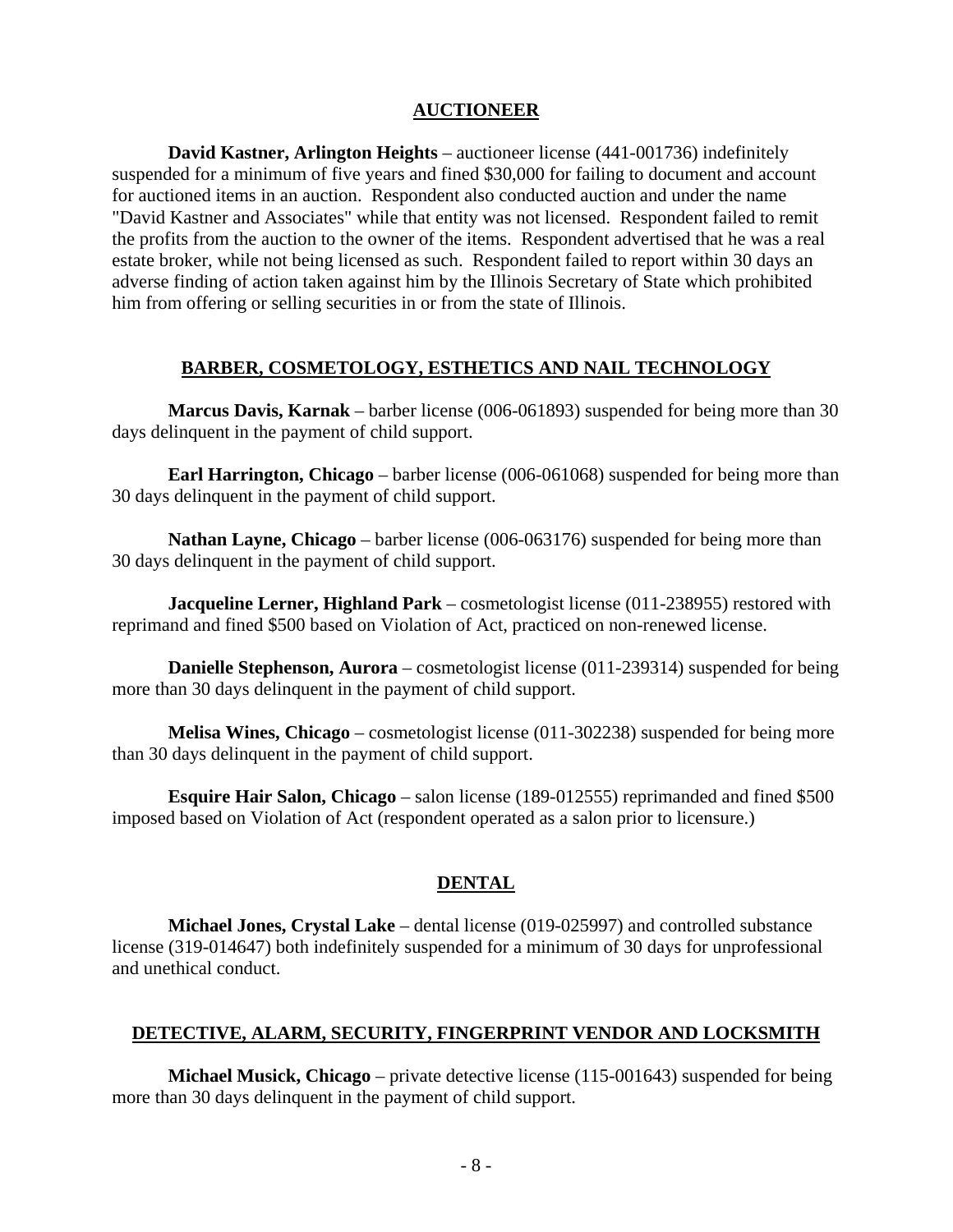The following individuals' permanent employee registration cards were suspended for being more than 30 days delinquent in the payment of child support: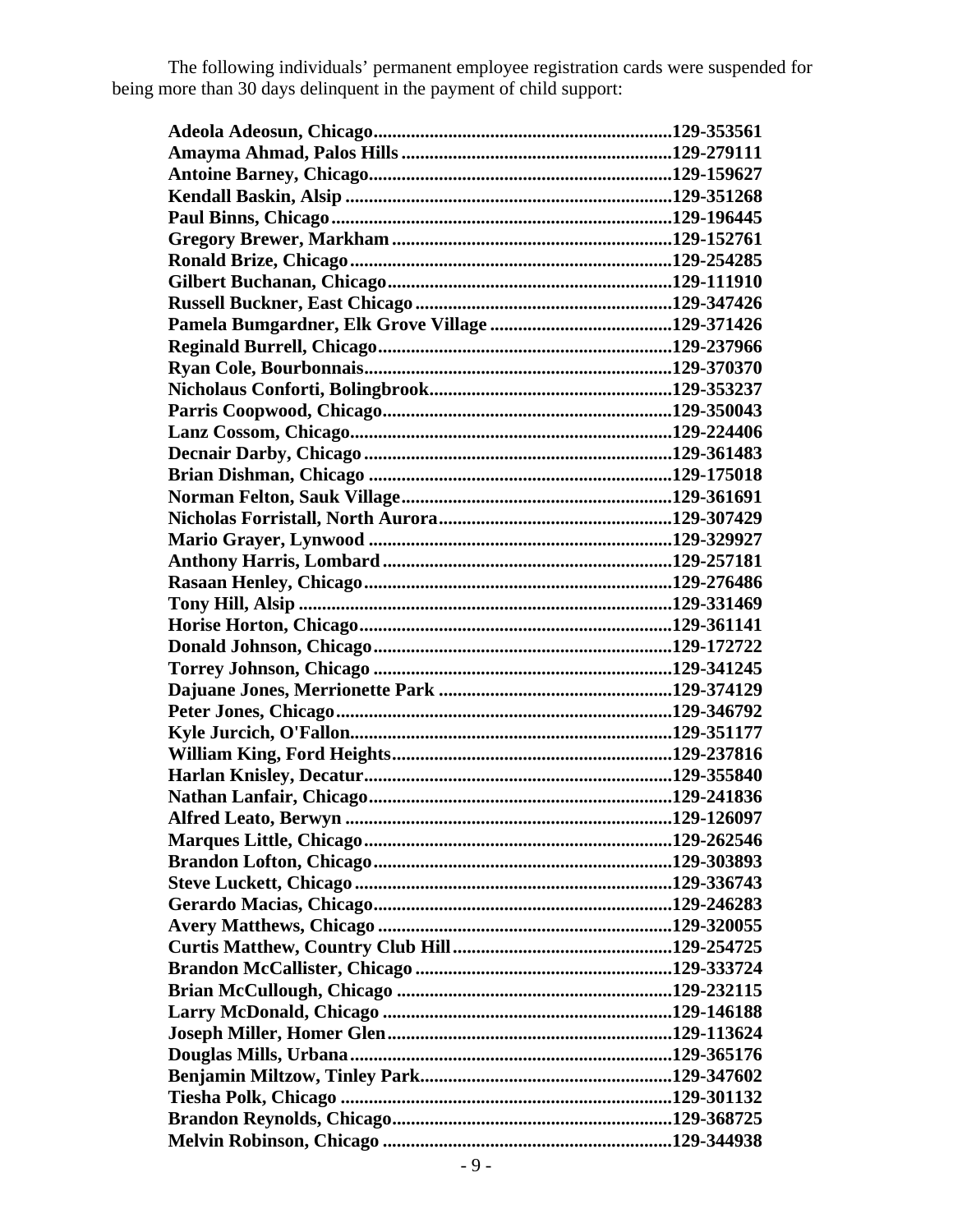|                        | 129-260400  |
|------------------------|-------------|
|                        | .129-369146 |
|                        | .129-308866 |
|                        | .129-279624 |
|                        | .129-352790 |
|                        | .129-361834 |
|                        | .129-039113 |
|                        | .129-334461 |
|                        | .129-342231 |
|                        | .129-187739 |
|                        | .129-361343 |
|                        | .129-364845 |
|                        | .129-330272 |
|                        | .129-363899 |
|                        | .129-294036 |
|                        | .129-314241 |
|                        | .129-230239 |
| Warren Wright, Chicago | .129-339026 |
|                        |             |

**Antoine Beals, Chicago** – permanent employee registration card (129-374133) issued and placed on probation for three years due to criminal convictions.

**Andrew Brandon, Chicago** – permanent employee registration card (129-374962) issued and placed on probation for one year for failure to disclose criminal convictions.

**Gregory Brown, Chicago** – permanent employee registration card (129-374964) issued and placed on probation for two years for failure to disclose criminal convictions.

**Alfredia Byrd, Chicago** – permanent employee registration card (129-374961) issued and placed on probation for one year due to criminal convictions.

**Reginald Caffey, Joliet** – permanent employee registration card (129-308180) placed on probation for one year due to criminal convictions.

**Sean Davis, Chicago** – permanent employee registration card (129-259536) renewed on probation for one year effective upon payment of fees and filing of forms.

**Anthony Faulkner, Calumet City** – permanent employee registration card (129- 374956) issued and placed on probation for three years due to criminal convictions.

**Chavell Glover, Chicago** – permanent employee registration card (129-347134) renewed on probation for one year due to criminal convictions.

**Wayne Gordon, Chicago** – permanent employee registration card (129-021394) placed on probation for two years due to criminal convictions.

**Mercedes Humes, Chicago** – permanent employee registration card (129-374958) issued and placed on probation for one year due to criminal convictions.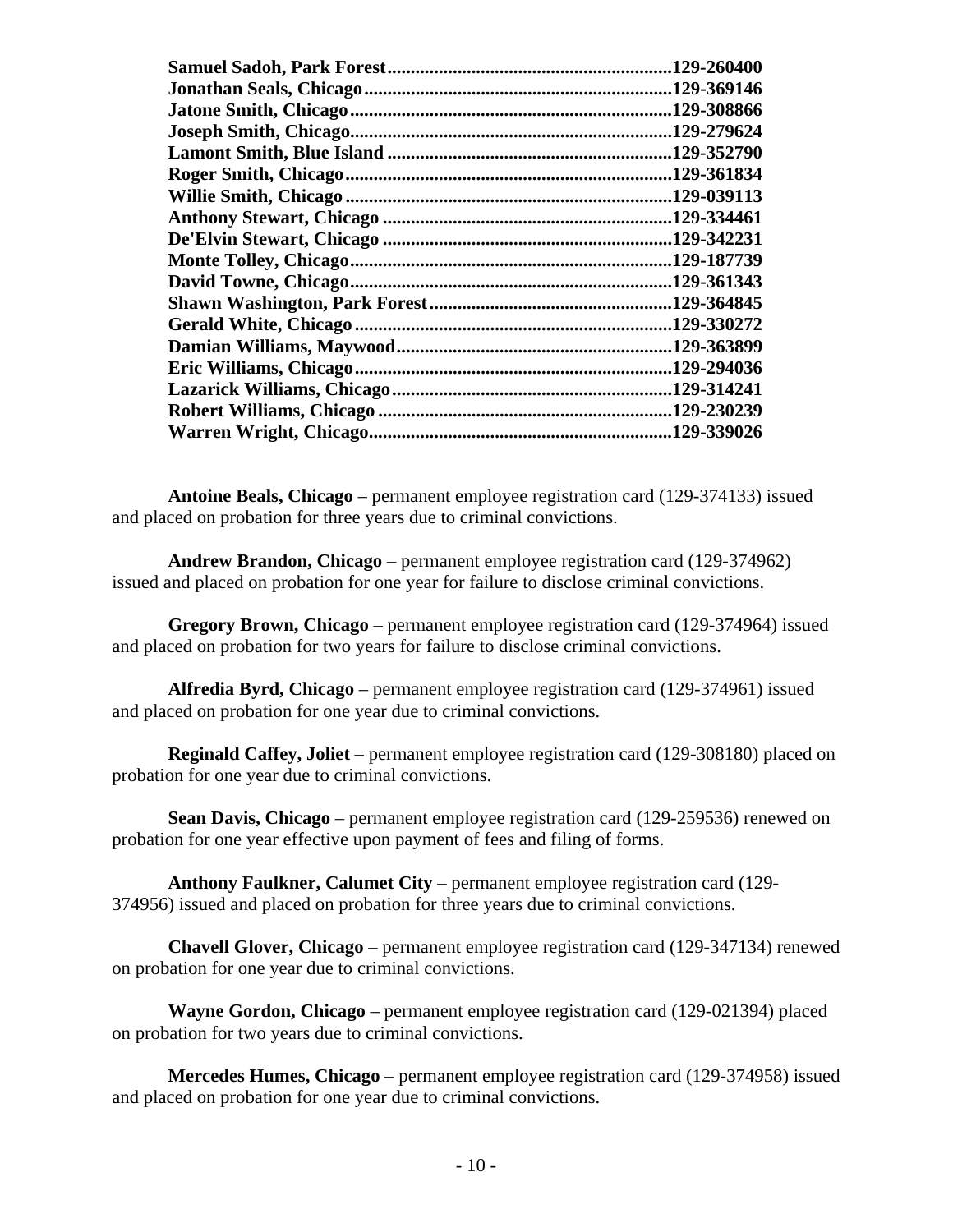**Christopher Jones, Chicago** – permanent employee registration card (129-374957) issued and placed on probation for one year for failure to disclose criminal convictions.

**Donald Lawrence, Chicago** – permanent employee registration card (129-214521) restored to probation for one year effective upon payment of fees and filing of forms.

**Timothy McFerrin, Chicago** – permanent employee registration card (129-374968) issued and placed on probation for three years due to felony convictions for reckless discharge of a firearm and aggravated unlawful use of a weapon following a formal hearing.

**Jeremy Miles, Beloit, WI** – permanent employee registration card (129-275818) revoked and fined \$1,000 after he was convicted of a misdemeanor which is directly related to the practice.

**Sylvester Neal, Homewood** – permanent employee registration card (129-374963) issued and placed on probation for one year for failure to disclose criminal convictions.

**Albert Parker, Sauk Village** – permanent employee registration card (129-374130) issued and placed on probation for one year for failure to disclose criminal convictions.

**Jerwaun Randle, Chicago** – permanent employee registration card (129-374140) issued and placed on probation for two years due to criminal convictions.

**Jason Rosario, Chicago** – permanent employee registration card (129-374954) issued and placed on probation for two years due to criminal convictions.

**Michael Rosenburg, Wilmington** – permanent employee registration card (129-374959) issued and placed on probation for one year due to criminal convictions.

**Johnnie Savory, Chicago** – permanent employee registration card (129-374751) issued and placed on probation for two years due to criminal convictions.

**Timothy Taylor, Chicago** – permanent employee registration card (129-332099) placed on probation for one year due to criminal convictions.

**Martin Ward, Calumet Park** – permanent employee registration card (129-374137) issued and placed on probation for two years due to criminal convictions.

**Guy Cherkesky, Nashville, TN** – (unlicensed) and **Captain Locksmith, Nashville, TN** – (unlicensed) both ordered to cease and desist the unlicensed practice of advertising locksmith services in the state of Illinois.

# **DIETETIC & NUTRITION**

**Charla Spann, Freeport** – dietician/nutritionist license (164-002185) revoked and fined \$2,500 after she continued to work as a dietician nutritionist for nine years after her license expired.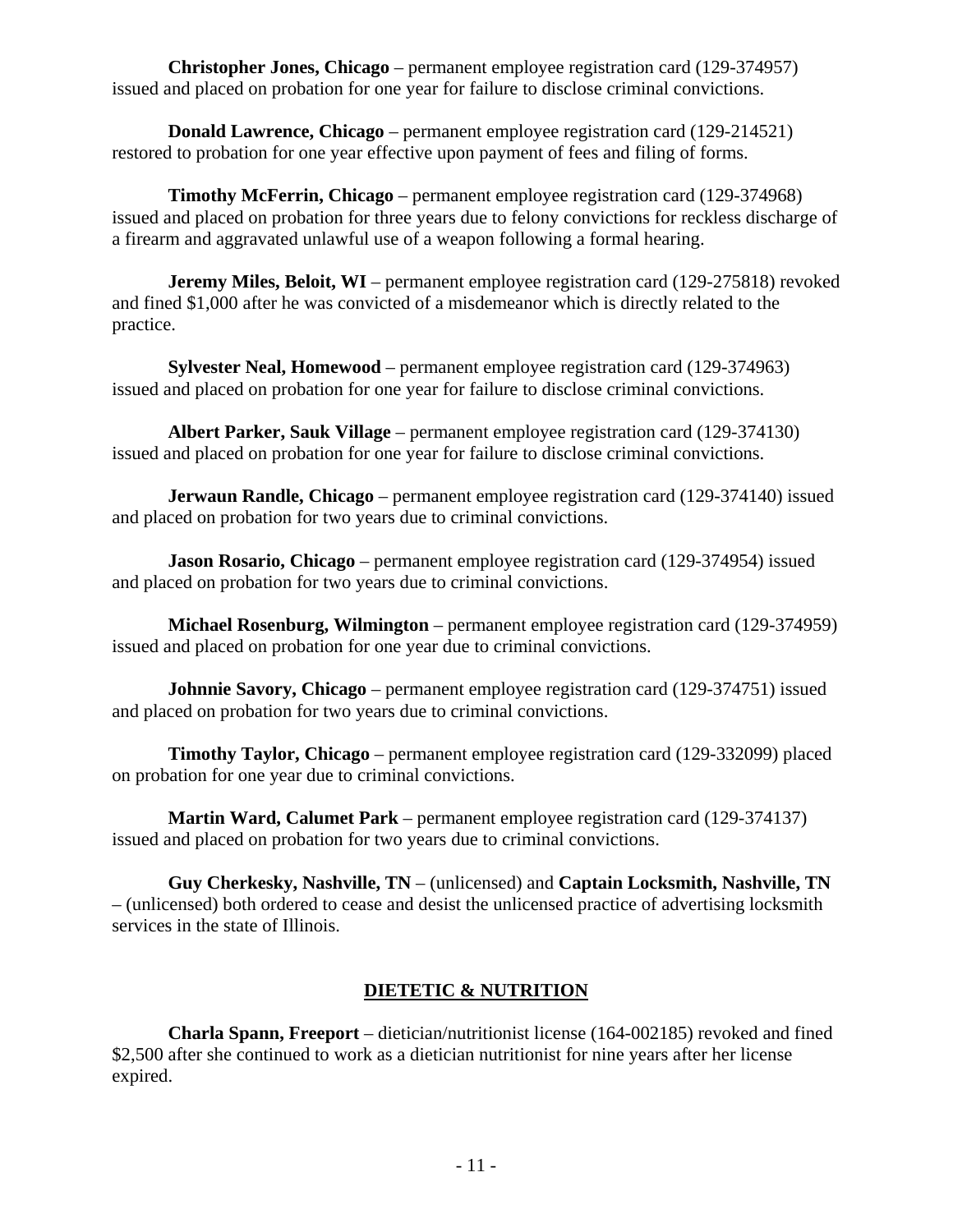#### **HOME INSPECTOR**

**Eric Moore, Posen** – home inspector license (450-010979) suspended for being more than 30 days delinquent in the payment of child support.

### **MASSAGE THERAPY**

**Benjamin Sitt, Chicago** – massage therapist license (227-012531) reprimanded and fined \$500 for providing massage services for compensation in 2010, prior to being issued a license by the Department to practice as massage therapist in Illinois.

# **MEDICAL**

**Waheed Akthar, Shorewood** – physician and surgeon license (036-059960) and controlled substance license (336-024550) both permanently revoked for conviction of a criminal battery against any patient in the course of patient care or treatment, including any offense based on sexual conduct or sexual penetration.

**Eric Alfon, Moline** – physician and surgeon license (036-087453) suspended for 60 days, followed by indefinite probation for a minimum of five years and fined \$10,000 following allegations that he engaged in unprofessional conduct by practicing medicine beyond the scope of his clinical training and engaged in fraud or misrepresentation in applying for renewal of his Illinois Physician and Surgeon License.

**Camilla Ashley, Chicago** – physician and surgeon license (036-066345) placed on indefinite probation for a minimum of one year and fined \$1,000 following allegations that she inappropriately prescribed controlled substances.

**Abbas Assar, Jerseyville** – physician and surgeon license (036-041902) and controlled substance license (336-010155) voluntarily and permanently surrendered after he surrendered his Illinois Physician and Surgeon License, Illinois Controlled Substance License and DEA Registration while under investigation for inappropriate Controlled Substance prescribing to a patient of his practice.

**Edward Babigumira, Millsboro, DE** – physician and surgeon license (036-132334) reprimanded for prior discipline in Delaware.

**Antono Bullon, Chicago** – physician and surgeon license (036-088117) placed in refuse to renew status for sister state discipline in Massachusetts.

**Winston Evalle, Wildwood, FL** – physician and surgeon license (036-099195) placed in refuse to renew status due to a sister state discipline in the state of Florida.

**Waddah Ghebe, Oceanside, CA** – physician and surgeon license (036-081447) placed in refuse to renew status for sister state discipline in the state of Michigan.

**Philip Gogel, Troy** – physician and surgeon license (036-114471) placed on indefinite probation for prior discipline in Missouri.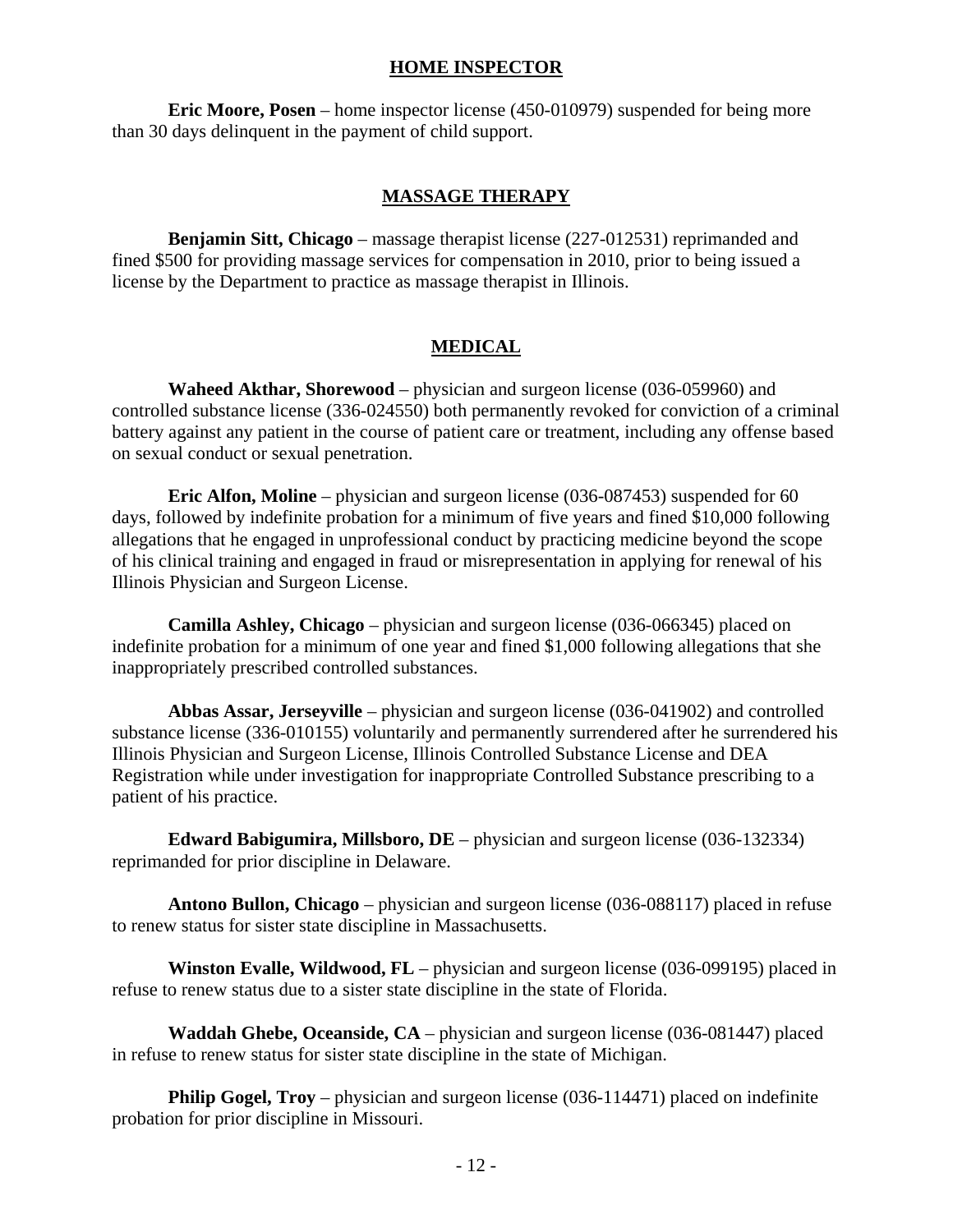**Ellen Gustafson, Joliet** – physician and surgeon license (036-109139) reprimanded and fined \$2,000 following allegations that she engaged in unprofessional conduct by improperly providing care and treatment for a patient.

**Robert Hall, McHenry** – physician and surgeon license (036-045752) reprimanded for wrong-site surgery.

**Darissa Kon, Long Beach, CA** – physician and surgeon license (036-117720) voluntarily surrendered within 30 days for prior discipline in the state of Colorado.

**Frances Langdon, Chicago** – physician and surgeon license (036-074842) and controlled substance license (336-038266) both temporarily suspended for fraudulently dispensing and obtaining multiple Controlled Substances.

**Leonard Lehr, Sacramento, CA** – physician and surgeon license (036-043920) placed in refuse to renew status due to a sister state discipline in the state of California.

**Pedro Lopez, Chicago** – physician and surgeon license (036-074816) automatically, indefinitely suspended for a minimum of six months for failure to comply with the terms and conditions of an agreement with the Department.

**John Lung, McAllen, TX** – physician and surgeon license (036-131128) placed on indefinite probation for prior discipline in Texas.

**Robert Mandel, Milton, IN** – physician and surgeon license (036-086623) placed in refuse to renew status for sister state discipline in the state of New Jersey.

**Dennis Mann, Stanwood, WA** – physician and surgeon license (036-057149) reprimanded for prior discipline by the state of Washington.

**Nina Manniquis, Libertyville** – physician and surgeon license (036-089901) reprimanded and must complete continuing education for inappropriately discontinuing antiseizure medications for two patients.

**Jeffrey Morrill, Fort Dodge, IA** – physician and surgeon license (036-115937) reprimanded due to a sister state disciplinary action by the state of Michigan.

**Yong Park, Chicago** – physician and surgeon license (036-050618) placed in refuse to renew status for sister state discipline in the states of Florida and Indiana, the United States Department of Health and Human Services Office of Inspector General, and the Third Circuit Court of Columbia County, Florida.

**Brent Pennington, Refugio, TX** – physician and surgeon license (036-128430) placed on indefinite probation and fined \$2,500 for prior discipline in Texas and for failure to disclose a reckless driving conviction in his 2010 and 2011 Illinois license applications.

**Manuel Santiago, Elmwood Park** – physician and surgeon license (036-082506) suspended for 30 days, effective in 28 day, followed by indefinite probation for a minimum of two years and fined \$20,000 following allegations that he crossed professional boundaries with a patient.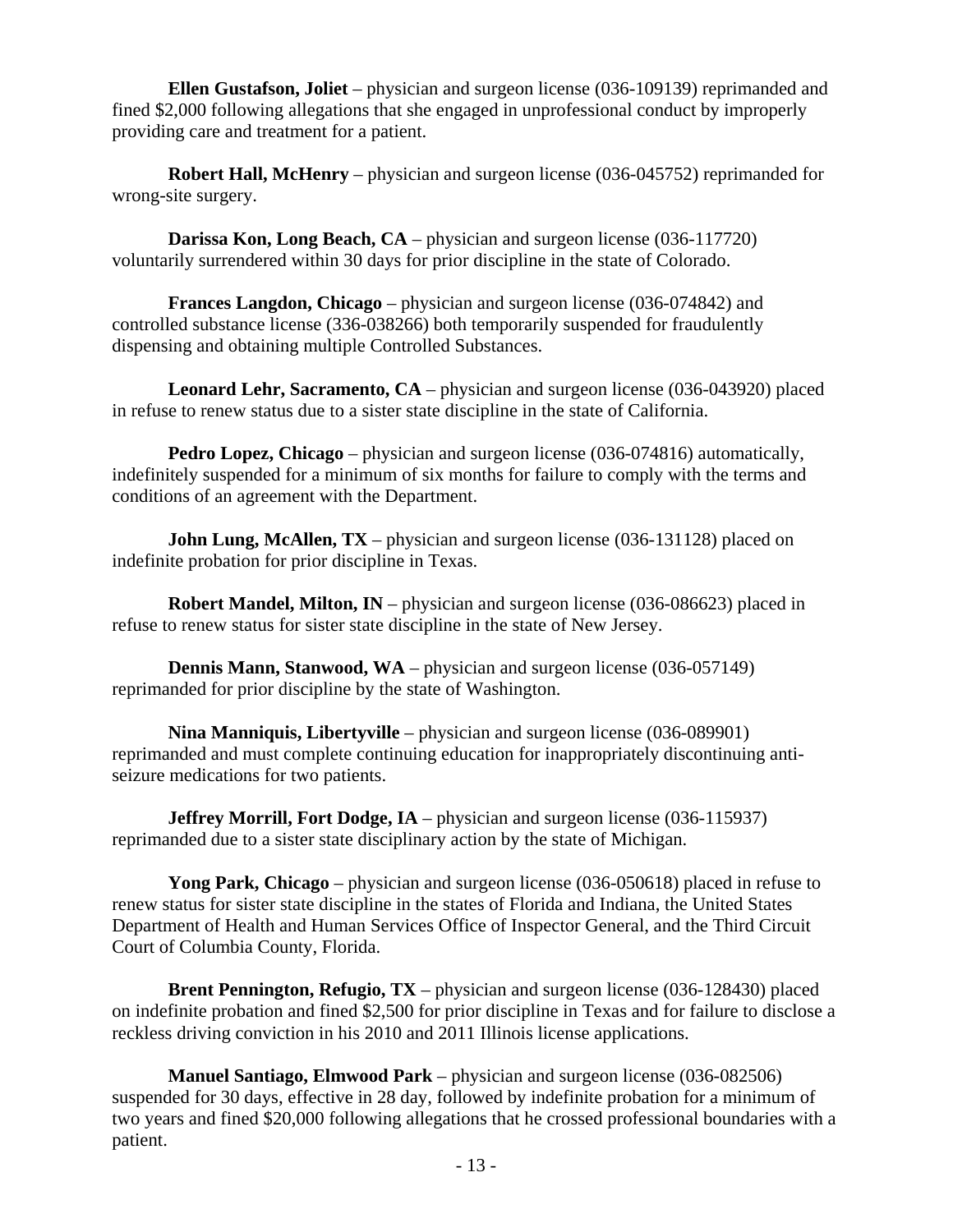**Sameh Sawires, Temecula, CA** – physician and surgeon license (036-078110) fined \$500 due to disciplinary action taken in the state of Michigan.

**Andrea Slasuraitis, Lincolnwood** – physician and surgeon license (036-109447) reprimanded for failing to pursue a comprehensive approach to the diagnosis of the etiology of anemia.

**Gabriel Telot, Normal** – physician and surgeon license (036-034984) voluntarily permanently surrendered after surrendered DEA Registration for cause.

**James White, Geneseo** – physician and surgeon license (036-085603) revoked due to prior discipline by the state of California.

**Keith Nemec, Carol Stream** – chiropractic license (038-005294) voluntarily and permanently surrendered, following allegations that he engaged in unprofessional conduct by improperly advertising services and failing to provide prepaid services to patients.

**David Boren, Chicago** – temporary medical permit (125-060001) issued and placed on probation for the duration of his ten week residency program due to his voluntary resignation from a previous residency program after the program placed him on probation.

**Jeremy Curtis, Park Ridge** – temporary medical permit (125-059157) revoked after he practiced medicine outside of his residency program.

**Vijaya Lakimsetty, Maywood** – temporary medical permit (125-064272) revoked due to her failure to furnish the Department with information as to her current status and activities in her specialty training program.

**Jacqueline Day Spa, Morton Grove** – (unlicensed) ordered to cease and desist the unlicensed practice of medicine, including but not limited to, performing collagen lip injections and assessed a \$10,000 civil penalty.

**Jacqueline Munoz, Morton Grove** – (unlicensed) ordered to cease and desist the unlicensed practice of medicine, including but not limited to, performing collagen lip injections and assessed a \$10,000 civil penalty.

# **NURSING**

**Mary Bossard, Chicago** – registered nurse license (041-364242) reprimanded for one instance of signing a doctor's name to a prescription that she gave to another person.

**Theresa Duffy, Eveleth, MN** – registered nurse license (041-163719) placed on indefinite probation for a minimum of one year due to sister state violation.

**Suzanne Franklin, Portland, OR** – registered nurse license (041-364839) placed on indefinite probation for discipline imposed on her State of Washington registered professional nurse license.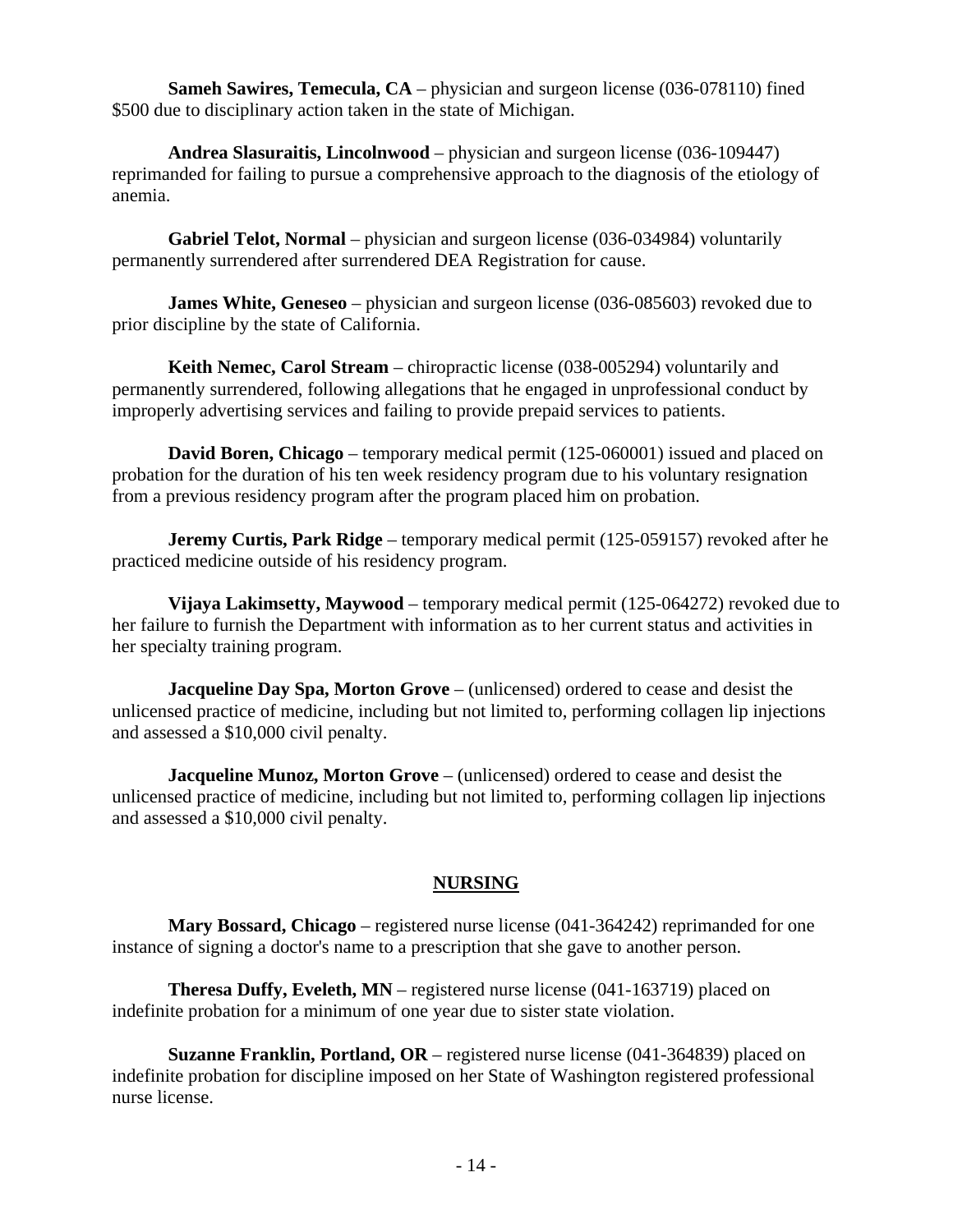**Melissa Peyton, Champaign** – registered nurse license (041-274681) automatically, indefinitely suspended for a minimum of 12 months for violating a probation imposed on February 15, 2013.

**Gail Roland-Harrison, Wataga** – registered nurse license (041-292126) suspended for six months, followed by indefinite probation with work restrictions for a minimum of three years, due to having self reported a relapse of alcohol addiction resulting in impairment at work and termination.

**Pamela Standley-Liesz, Hinsdale** – registered nurse license (041-146234) indefinitely suspended for a minimum of one year after Respondent plead guilty to, and was found guilty of, Possession of a Controlled Substance, a Class 4 Felony.

**Rosalind Tipton, Rockford** – registered nurse license (041-317920) reprimanded after failed to prevent falls, failed to put new fall protocols in place after multiple occurrences, failed to timely assess a resident's broken hip, failed to prevent elopement, and was unprofessional in not giving sufficient notice upon resignation.

**Kathy Deters, Springfield** – licensed practical nurse license (043-100360) placed in refuse to renew status for failing to report her termination from a senior care center based on failure to comply with drug policies; for failure to respond to the Department's written request for information and for failure to respond to the Department's written request for information and for failure to provide a statutorily mandated drug evaluation.

**Catina Jones, Peoria** – licensed practical nurse license (043-107122) restored to indefinite probation with work restrictions for a minimum of three years.

**Laura Obzera, Bolingbrook** – licensed practical nurse license (043-053597) permanently revoked for conviction of a criminal act that requires registration under the Sex Offender Registration Act.

**James Ribar, Mokena** – licensed practical nurse license (043-112558) restored to indefinite probation for a minimum of two years and effective upon payment of fees and filing of forms.

**Artelia Withers, Forest Park** – licensed practical nurse license (043-118550) issued with reprimand for being found guilty of cashing unemployment checks while employed.

**Laurie Wright, Naperville** – advanced practice nurse license (209-011461) issued with reprimand for a sister state discipline.

**Halina Brock-Huber, Cary** – (unlicensed) ordered to cease and desist the unlicensed practice of nursing.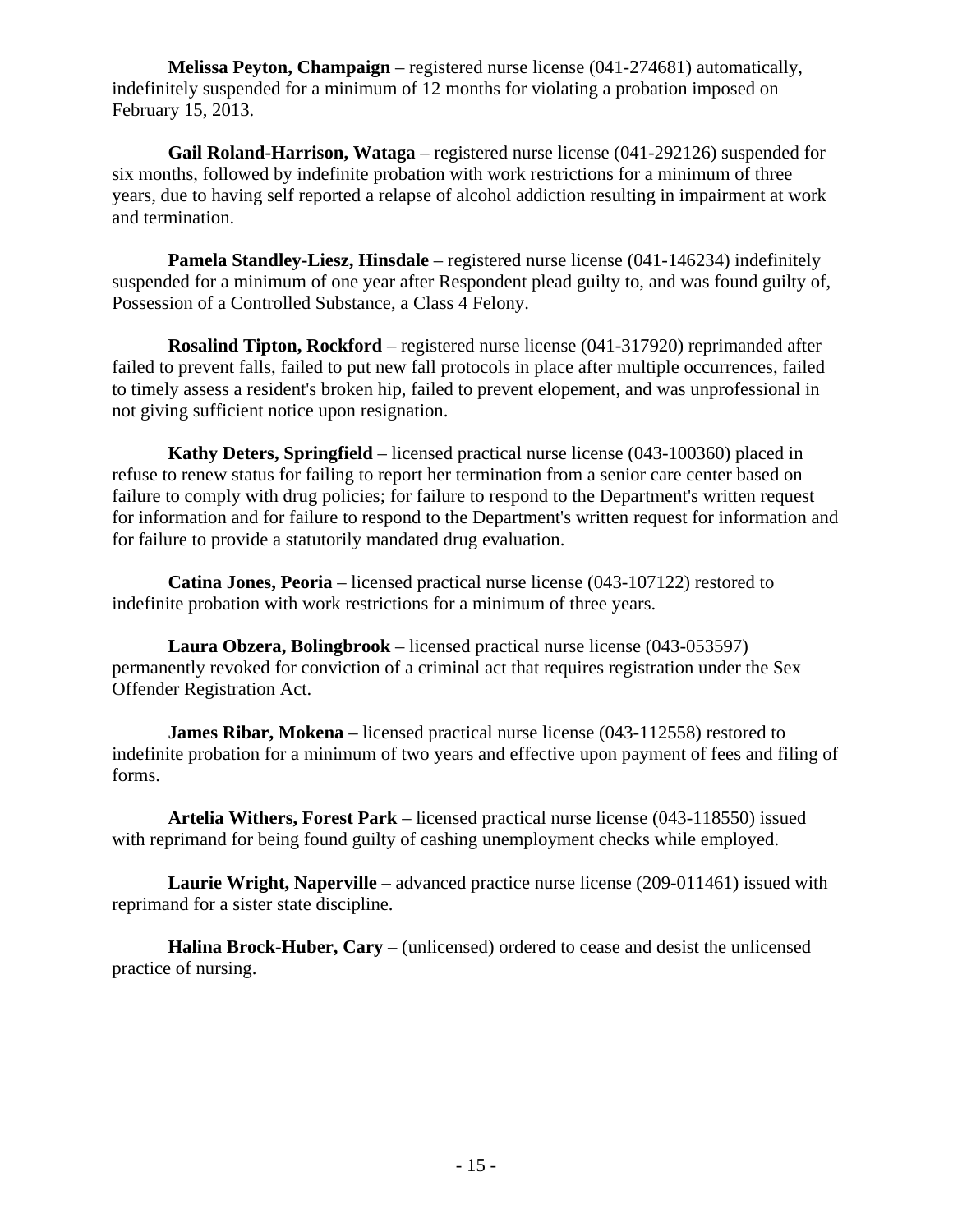#### **OPTOMETRY**

**Eugene Ertman, Lincolnwood** – optometric license (046-009545) restored to indefinite probation with work restrictions for a minimum of three years and effective upon payment of fees, filing of forms and completion of required continuing education.

**Louis Jison, San Mateo, CA** – optometric license (046-010114) placed in refuse to renew status as result of unprofessional conduct of solicitation of professional services other than permitted advertising related to the practice of optometry.

## **PHARMACY**

**Debra Amerman, Olney** – pharmacy technician license (049-191080) placed in refuse to renew status due to her termination from employment at Richland Memorial Hospital for diversion of controlled substances.

**Timothy Carlstrom, Springfield** – pharmacy technician license (049-153865) placed in refuse to renew status due to his termination from employment at Walgreens Store for diversion of controlled substances and due to a guilty plea to Class A misdemeanor theft of controlled substances.

**Okawville Pharmacy, Okawville** – pharmacy license (054-017658) placed on probation for two years and fined \$3,750 for having a greater than 10% discrepancy in the estimate of schedule II drugs, and failing to have records and controlled substance inventory readily available for Department inspection and De Ann Rallo pharmacy technician license (049- 083581) reprimanded for unprofessional conduct in that she raised her voice and yelled at customers during a Department inspection, went beyond the statutory limits of a pharmacy technician in counseling patients, and failed to fully cooperate in the Department's investigation in that she left the pharmacy during the investigation.

# **PHYSICAL THERAPY**

**Sanford Conners, East Dundee** – (unlicensed) ordered to cease and desist unlicensed practice of physical therapy due to respondent using physical therapy related abbreviations on his business cards not recognized under the Illinois Physical Therapy Act and by respondent not having met the requirements under the Illinois Physical Therapy Act that would allow him to hold himself out as able to practice physical therapy.

### **PROFESSIONAL BOXING**

**Giovanni Moljo, Villa Park** – mixed martial arts license (002-1672550022) placed in refuse to renew status after he submitted a false and fraudulent physical by altering the date of a previous physical.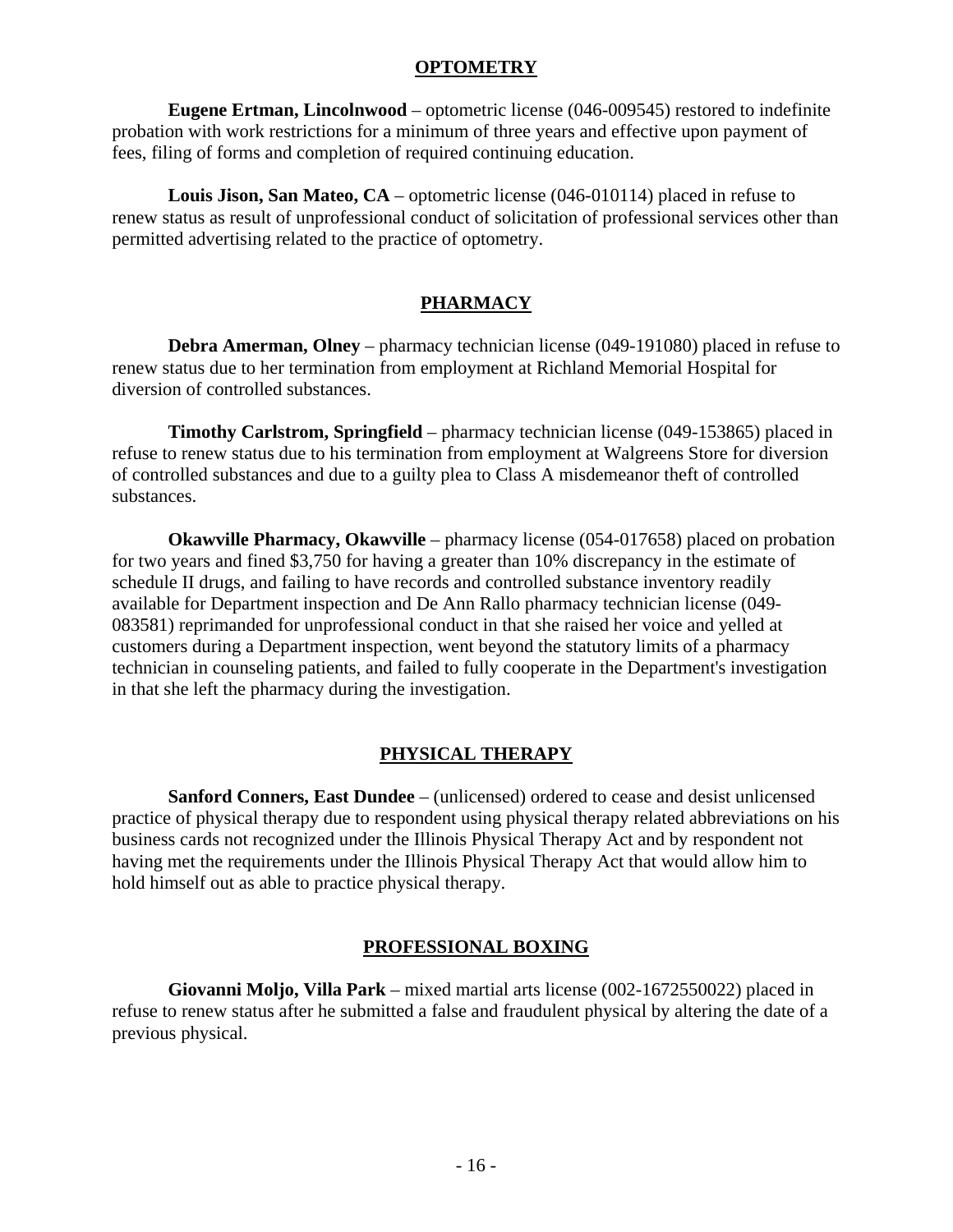### **PROFESSIONAL COUNSELORS**

**Cori Rivelli, Grayslake** – licensed professional counselor license (178-004968) permanently revoked for conviction of a criminal act that requires registration under the Sex Offender Registration Act.

**Dawn Downing, Glenwood** – licensed clinical professional counselor license (180- 004946) reprimanded and must complete coursework within 90 days and fined \$175 after an audit determined that the necessary continuing education hours were not completed.

**Patricia Hillstrom, Flossmoor** – licensed clinical professional counselor license (180- 004334) placed in refuse to renew status as a result of an audit, the Department determined that respondent did not complete the necessary continuing education hours requirement to maintain a licensed clinical professional counselor license.

# **PSYCHOLOGY**

**Shaun Bong, Rockford** – clinical psychologist license (071-007061) placed in refuse to renew status after failed to turn over patient records; demonstrated an addiction to alcohol and heroin; abandoned her office without securing patient records; billed for services not rendered.

# **REAL ESTATE**

**Raul Camacho, Elgin** – real estate managing broker license (471-016784) fined \$1,000 for failing to keep records and for failing to remit rental money.

**Filip Cejovic, Chicago** – real estate managing broker license (471-016719) revoked for violating the terms of a Consent Order.

**Diane Gottlieb, Chicago** – real estate managing broker license (471-011211) indefinitely suspended for a minimum of one year and fined \$5,000 for failing to cooperate with a Department investigation, failing to produce documents at the request of the Department, and failing to remit rental payments coming into her possession.

**Charles Ruhl, Davenport, IA** – real estate managing broker license (471-010041) and **Ruhl & Ruhl Commercial Co., Davenport, IA** – real broker corporation license (478-009116) both revoked for being convicted of Fraud by Wire, Radio, or Television pursuant to 18 U.S.C. 1343 and Money Laundering pursuant to 18 U.S.C. 1957.

**Frederick Shewan, Bolingbrook** – real estate managing broker license (471-014354) suspended for being more than 30 days delinquent in the payment of child support.

**Harry Simons, Willowbrook** – real estate managing broker license (471-001349) and **County Line Home Source Company, Burr Ridge** – real estate broker corporation license (478-025364) both revoked and each fined \$25,000 for engaging in unlicensed practice, failing to return earnest money, and failing to provide business and escrow records to the Department.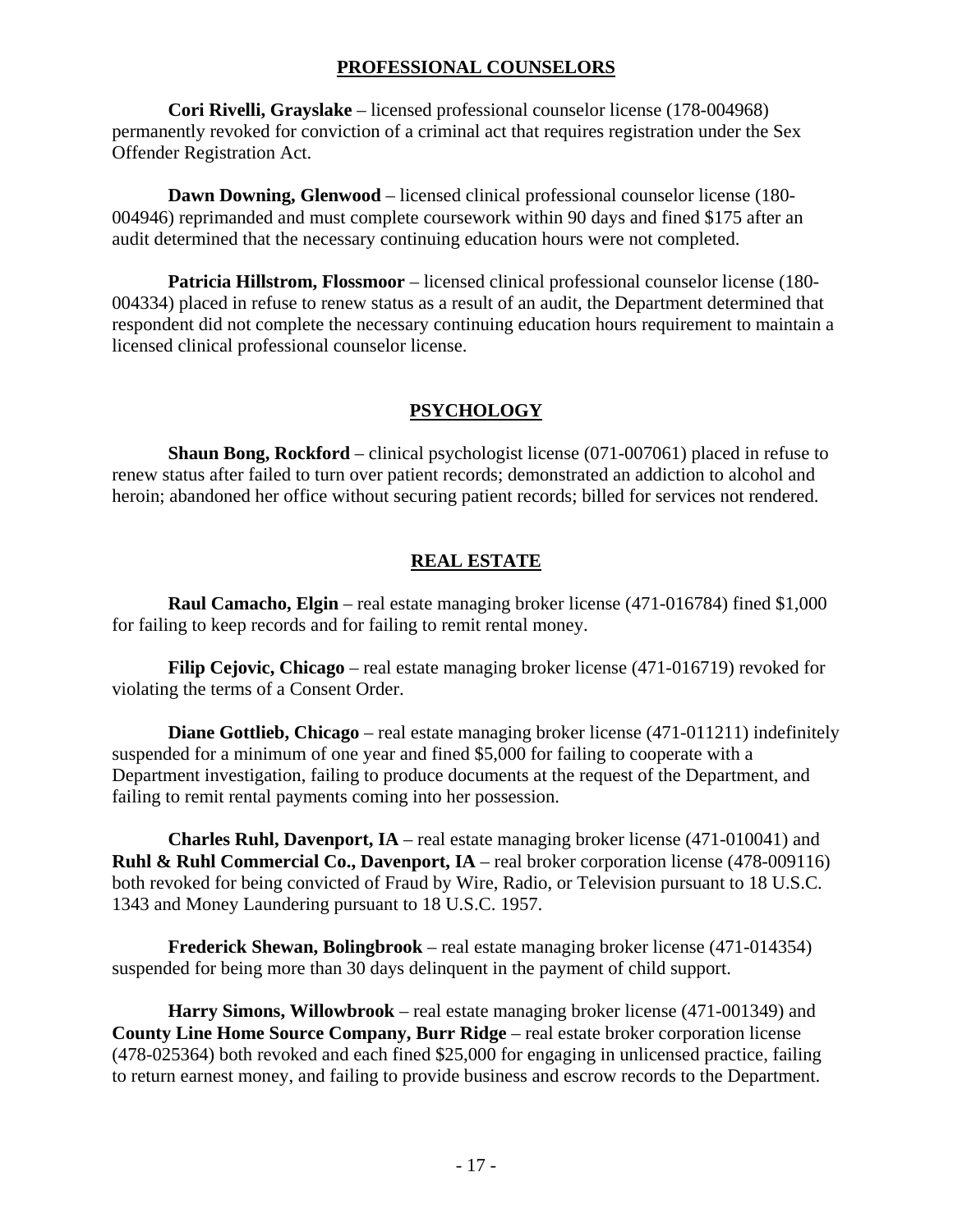**John Taylor, Grayslake** – real estate managing broker license (471-017695) indefinitely suspended for engaging in the practice of real estate while not properly licensed and for improper advertisements.

**Carol Treace, Oak Forest** – real estate managing broker license (471-003583) reprimanded and fined \$500 and **Arrow Enterprises Inc's, Oak Forest** - real estate broker firm license (478-004481) reprimanded for failure to remit monies collected and failure to notify the Department of a change of address in a timely manner.

**Brook Gosewehr, Homer** – real estate leasing agent license (473-010193) indefinitely suspended for failure to complete required hours of continuing education.

**Gina Abrahan, Chicago** – real estate leasing agent license (473-002385) indefinitely suspended for a minimum of six months and fined \$1,000 for failing to meet the required continuing education hours for the renewal period of August 1, 2010 through July 31, 2012.

**Crystal Massey, Waukegan** – real estate broker license (475-151729) indefinitely suspended for a minimum of one year for failing to furnish a copy of a real estate contract to her client, failing to release earnest money to her client in a timely manner, and providing a copy of a modified check to another broker as proof of receipt of earnest money from her client.

**Steven Skinner, Antioch** – real estate broker license (475-137860) revoked due to a plea of guilty to felony theft.

**Real Estate Equity Brokers, Inc., Richton Park** – real estate broker corporation license (478-012937) indefinitely suspended for a minimum of one year and fined \$5,000 for failure to comply with the Department's requests for business and escrow records.

**Exelmore Realty, LLC, Antioch** – real estate limited liability firm license (481- 011101) indefinitely suspended for a minimum of one year and fined \$2,500 for failure to cooperate with an IDFPR investigation.

**Kathleen Payne, Oak Lawn** – licensed community association manager license (261- 000152) placed in refuse to renew status for unprofessional incompetence.

**James Currier, Freeport** – (unlicensed) ordered to cease and desist unlicensed practice of real estate appraisal activity and assessed a \$250 civil penalty.

**Deborah Leithe, Elk Grove Village** – (unlicensed) ordered to cease and desist the unlicensed practice of community association management activities.

**Carol Loveridge, Belvidere** – (unlicensed) and BP Management Services, Belvidere – (unlicensed) both ordered to cease and desist the unlicensed practice of community association management activities.

**Emily Piantek, Alsip** – (unlicensed) ordered to cease and desist the unlicensed practice of community association management activities.

**Carl Wuestenhube, Dana Point, CA** – (unlicensed) ordered to cease and desist the unlicensed practice of real estate.